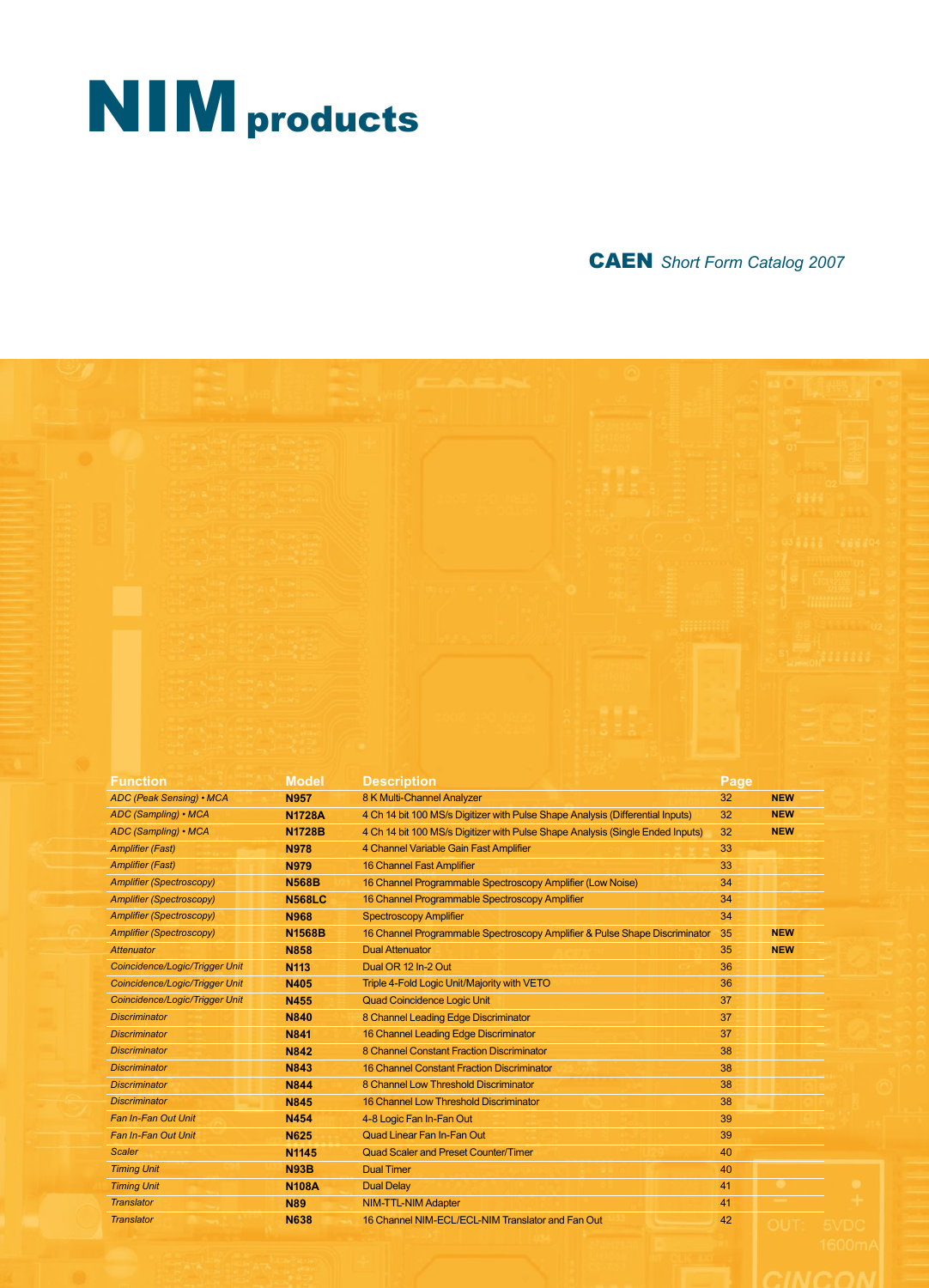### N957 **8 K Multi-Channel Analyzer**

The Mod. N957 is an 8 K Multi-Channel Analyzer (MCA) with USB2.0 port, housed in a 1-unit wide std. NIM module. The input pulses can be those produced by a standard spectroscopy amplifier. They can be Gaussian, semi-Gaussian or square waves, both unipolar and bipolar, in a range from 0 to +10 V, with a rise time greater than 0.2 us. The trigger can be made "on signal" or "external". In the first case a discriminator, with a settable threshold, opens the gate, which is automatically closed after the detection of the peak. In the second case, an external gate is fed to the module. The input channel has one peak amplitude stretcher, the output of which is digitized by a 14 bit successive-approximation fast ADC featuring a sliding scale technique to improve the differential nonlinearity. Programmable zero and overflow suppression, trigger counter and test features complete the flexibility of the module.

The unit hosts an USB2.0 port (also compatible with previous USB versions), which permits a simple control and data-acquisition via PC. Libraries for Windows and Linux will be provided as well. Fully Supported by Winner Software.



# NEW

- **1 input Multichannel Analyzer ...**>
- **Fully computer controlled MCA ...**>
- **8K ADC, fast conversion time with linearization enhancement circuit ...**>
- **PHA acquisition mode ...**>
- **Suitable for HPGe, Nai(Tl), CdTe and other detector technologies ...**>
- **USB 2.0 communication interface ...**>
- **Fully supported by Winner Software ...**>

| <b>Ordering options</b> |                                   |            |
|-------------------------|-----------------------------------|------------|
| Code                    | Description                       |            |
| WN957XAAAAAA            | N957 - 8 K Multi-Channel Analyzer | <b>NEW</b> |
|                         |                                   |            |

### N1728A – N1728B **4 Ch. 14 bit 100 MS/s Digitizer with Pulse Shape Analysis**

### **Overview Highlights**

The N1728 is a new NIM 4 channel digital pulse processor and waveform digitizer. The N1728 can work in "oscilloscope" mode, continuously storing waveforms (10 ms wide buffer with pre-trigger capability) and "Energy" mode, providing real time trapezoidal shaping, with a wide range of programmable filter parameters, and energy determination. A dedicated digital trigger algorithm allows very low energy threshold operation ensuring immunity to noise effects. A digital Constant Fraction Discriminator (CFD) has been implemented for applications requiring accurate timing.

The module is available in two versions: N1728A with differential input signals, N1728B with single ended input signals. Fully Supported by Winner Software.



**NEW** 

# **4 channels**

**...**>

**14 bit 100 MS/s ADC ...**>

**waveforms buffer**

- **Differential (N1728A) or Single Ended (N1728B) input signals ...**>
- **"Oscilloscope" mode/transient recorder with 10 ms wide ...**>
- **"Energy" mode with real time trapezoidal shaping for energy determination and time stamp ...**>
- **Digital trigger and Constant Fraction Discriminator ...**>
- **Base Line Restoration and pile-up rejection ...**>
- **Two 512 ksamples circular memory buffers ...**>
- **Two analog TEST output signals via 12 bit / 100 MHz DAC (Monitor Output A1÷A2) ...**>
- **External or internal clock ...**>
- **Firmware upgradeable via USB2.0 ...**>
- **Software for full module control and data readout via USB2.0 ...**>
- **Fully supported by Winner Software ...**>

| <b>Orderling options</b> |                                                                                          |            |
|--------------------------|------------------------------------------------------------------------------------------|------------|
| Code                     | Description                                                                              |            |
| WN1728XAAAAA             | N1728A - 4 Ch. 14 bit 100 MS/s Digitizer with Pulse Shape Analysis (Differential inputs) | <b>NEW</b> |
| WN1728XBAAAA             | N1728B - 4 Ch. 14 bit 100 MS/s Digitizer with Pulse Shape Analysis (Single Ended inputs) | <b>NEW</b> |
|                          |                                                                                          |            |

**Ordering options**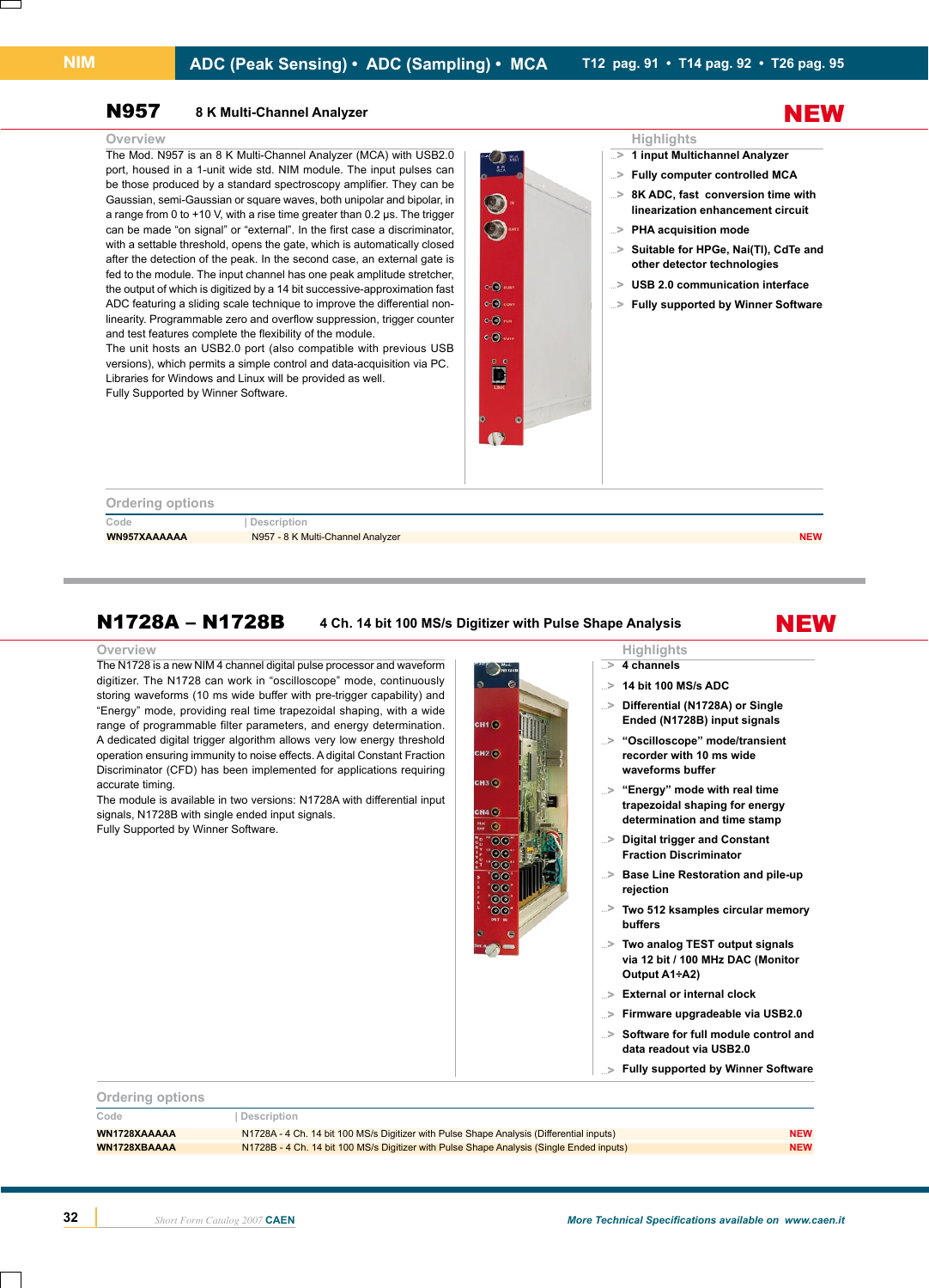### N978 **4 Channel Variable Gain Fast Amplifer**

The Mod. N978 is a 4 channel fast rise time amplifier housed in a one unit wide NIM module; each channel features a voltage gain variable in the range  $0 \div 10$ . Channels are non-inverting and bipolar: they amplify both positive and negative signals. Input bandwidth is 250 MHz for signals up to 50 mVpp and decreases for larger ones (up to 100 MHz @ 400 mVpp). Gain setting can be performed independently for each channel via four rotary handles. Channels can be cascaded in order to obtain larger gain values. Each channel is provided with three LEMO 00 connectors, one for the input and two bridged for the output. The board features a ±2 V output dynamics. 4 screw-trimmers (one per channel) allow the offset calibration which operates over a ±30 mV range.



- **x10 adjustable gain (x1 steps) ...**>
- **Input bandwidth up to 250 MHz ...**>
- **50 Ohm input impedance ...**>
- **±2 V output dynamics ...**>
- **50 Ohm loads driven ...**>
- **Cascadeable channels ...**>

**x10 fixed gain** 

**...**> **...**> **...**> **...**> **...**> **...**> **...**> **...**>

**Input bandwidth up to 250 MHz 50 Ohm input impedance ±2 V output dynamics 50 Ohm loads driven Cascadeable channels**

**Rise/fall time smaller than 1.5 ns I/O delay smaller than 3 ns**

- **Rise/fall time smaller than 3.5 ns ...**>
- **I/O delay smaller than 3 ns ...**>

### **Ordering options**

**Code | Description WN978XAAAAAA** N978 - 4 Channel Variable Gain Fast Amplifier

### N979 **16 Channel Fast Amplifier**

### **Overview Highlights**

The Mod. N979 is a 16 channel fast rise time amplifier housed in a one unit wide NIM module; each channel features a fixed voltage gain of 10. Channels are bipolar, non-inverting. Channels can be cascaded in order to obtain larger gain values. Input bandwidth is 250 MHz for signals up to 50 mVpp and decreases for larger ones (up to 130 MHz @ 400 mVpp). Each channel is provided with three LEMO 00 connectors, one for the input and two bridged for the output. The board features a  $\pm 2$  V output dynamics. 16 screw-trimmers (one per channel) allow the offset calibration which operates over a ±30 mV range. The features include an output short circuit protection.

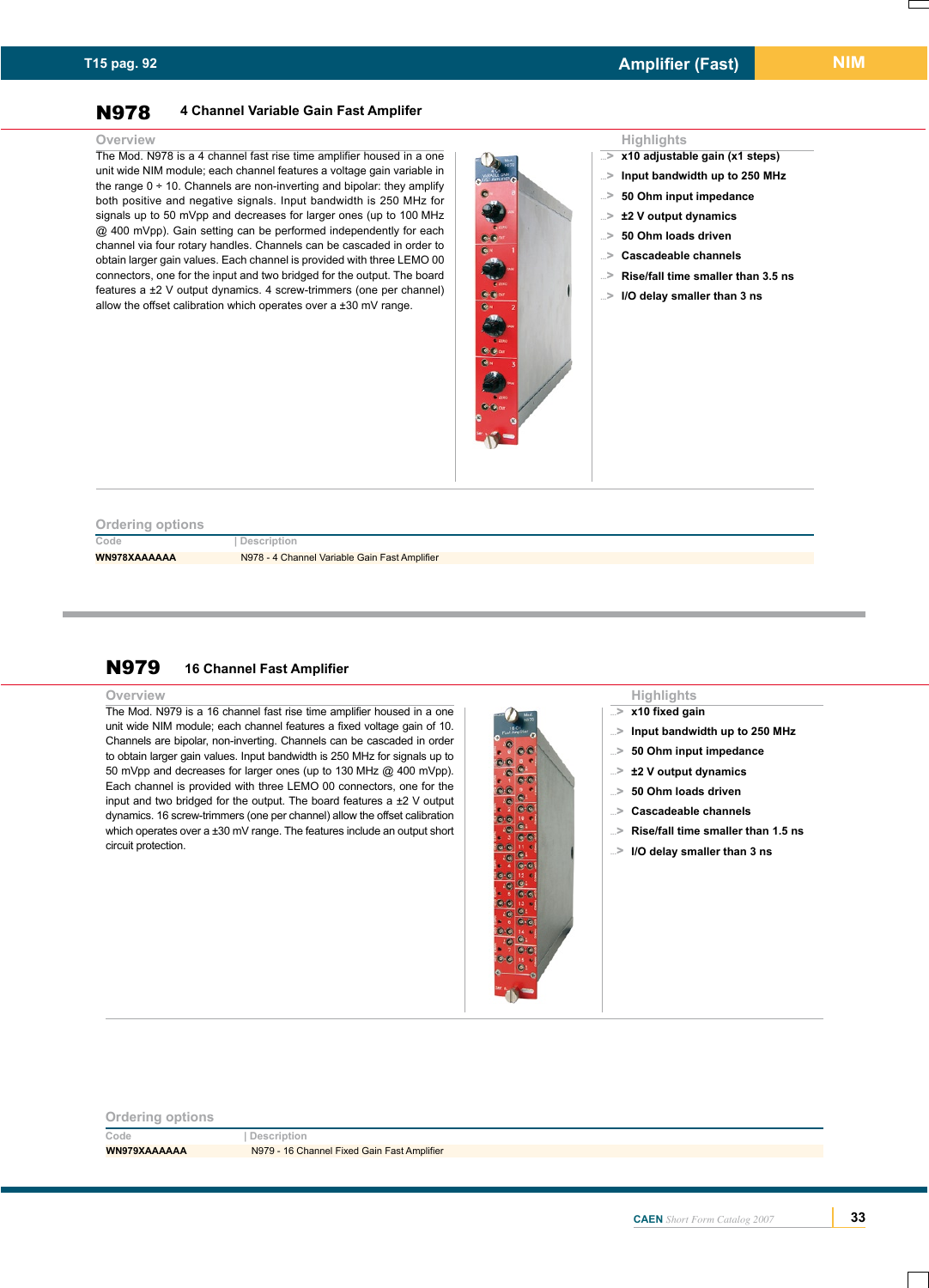### **Amplifier (Spectroscopy) T16 pag. 92**

OPC

### N568B - N568LC **16 Channel Programmable Spectroscopy Amplifier**

The Mod. N568LC is a 16 channel spectroscopy amplifier implemented in a single-width NIM module. The Mod. N568B provides the same features of the N568LC with a particularly low equivalent input noise (less than 15 µV RMS, with Gain=100 and 3 µs shaping time).

For each channel the amplification gain, the output polarity, the shaping time and the pole-zero cancellation, are remotely programmable, via HS CAENET line, by the following controllers: V288 VME (see *VME / HS CAENET Controller* section), A1303 PCI Bus or A250 Manual (see *Accessories* section).

The shaping time can be selected from 0.2 µs to 6 µs. The gain ranges from 0.15 to 480. The working parameter values are automatically stored in a non-volatile memory.

A semi-Gaussian output is provided either with the programmed gain (OUT) or with a further 10x amplification (XOUT), either direct or inverted. A COMMON OFFSET can be programmed via HS CAENET and allows to shift the baseline of the output. A FOUT output provides a fast amplification for timing purposes (fixed gain factor of 20). A MUX OUT allows to monitor both the OUT and the FOUT outputs of a single channel selected via HS CAENET.

*(Designed in collaboration with INFN Milano).*



### **16 channels in a one unit wide NIM ...**>

- **module**
- **Positive or negative inputs ...**> **accepted on each channel**
- **Wide gain range (0.15 to 480) per channel ...**>
- **Programmable shaping time per channel ...**>
- **Programmable pole-zero cancellation per channel ...**>
- **16 normal or inverted outputs ...**>
- **Further 10x amplification outputs also available ...**>
- **16 fast amplifier outputs for timing purposes ...**>
- **Energy and timing multiplexed outputs ...**>
- **Completely programmable via High ...**> **Speed CAENET**

### **Ordering options**

| <b>PRODUCED</b> PRIVID |                                                                                       |
|------------------------|---------------------------------------------------------------------------------------|
| Code                   | Description                                                                           |
| WN568BXAAAAA           | N568B - 16 Channel Progr. Spectroscopy Amplifier (0.2, 1, 3, 6 µs - 50 Ohm)           |
| <b>WN568LCXAAAA</b>    | N568LC - 16 Channel Low Cost Progr. Spectroscopy Amplifier (0.2, 1, 3, 6 µs - 50 Ohm) |
|                        |                                                                                       |

### N968 **Spectroscopy Amplifier**

### **Overview**

The Mod. N968 is a spectroscopy amplifier implemented in a one unit wide NIM module. It accepts the typical outputs generated from either optical feedback or resistor feedback preamplifiers connected with nuclear particle detectors. The output is quasi gaussian with 0 to +10 V output dynamics. A front panel switch allows to select between positive and negative input signals. Gain setting can be performed continuously in the 10 ÷ 1500 range, product of Coarse, Fine and Superfine Gain. Two internal jumpers allow to set a x0.1 attenuation and a further x2 amplification, thus extending the gain range to  $1 \div 3000$ . The shaping time values are 0.5, 1, 2, 3, 6, 10 µs. The Pole Zero cancellation is performed via a front panel screw-trimmer. The module features also a Bipolar output (to be used for timing purposes), an advanced Gated Baseline Restorer circuit (with manual or automatic threshold setting) and a Pile Up Rejector which allows to reject piled up events.



### **Highlights**

- **Gain Range continuously variable from 1 to 3000 ...**>
- **Integral non-linearity < ± 0.025% for 2 µs shaping time ...**>
- **Unipolar output noise < 4.0 µV rms for gain=100 and < 3.5 µV rms for gain=1000 (@ 3µs shaping time) ...**>
- **Bipolar zero cross-over walk < ± 3ns ...**> **(@ 50:1 dynamic range, 2 µs shaping time)**
- **LED indicator for high precision ...**> **pole-zero cancellation without using oscilloscope**
- **Active filter networks with wide range of shaping times ...**>
- **Gated baseline restorer with automatic controls of threshold and restoring rate ...**>
- **Pile-up rejector and live-time corrector ...**>

| <b>Ordering options</b> |                               |
|-------------------------|-------------------------------|
| Code                    | Description                   |
| WN968XAAAAAA            | N968 - Spectroscopy Amplifier |
|                         |                               |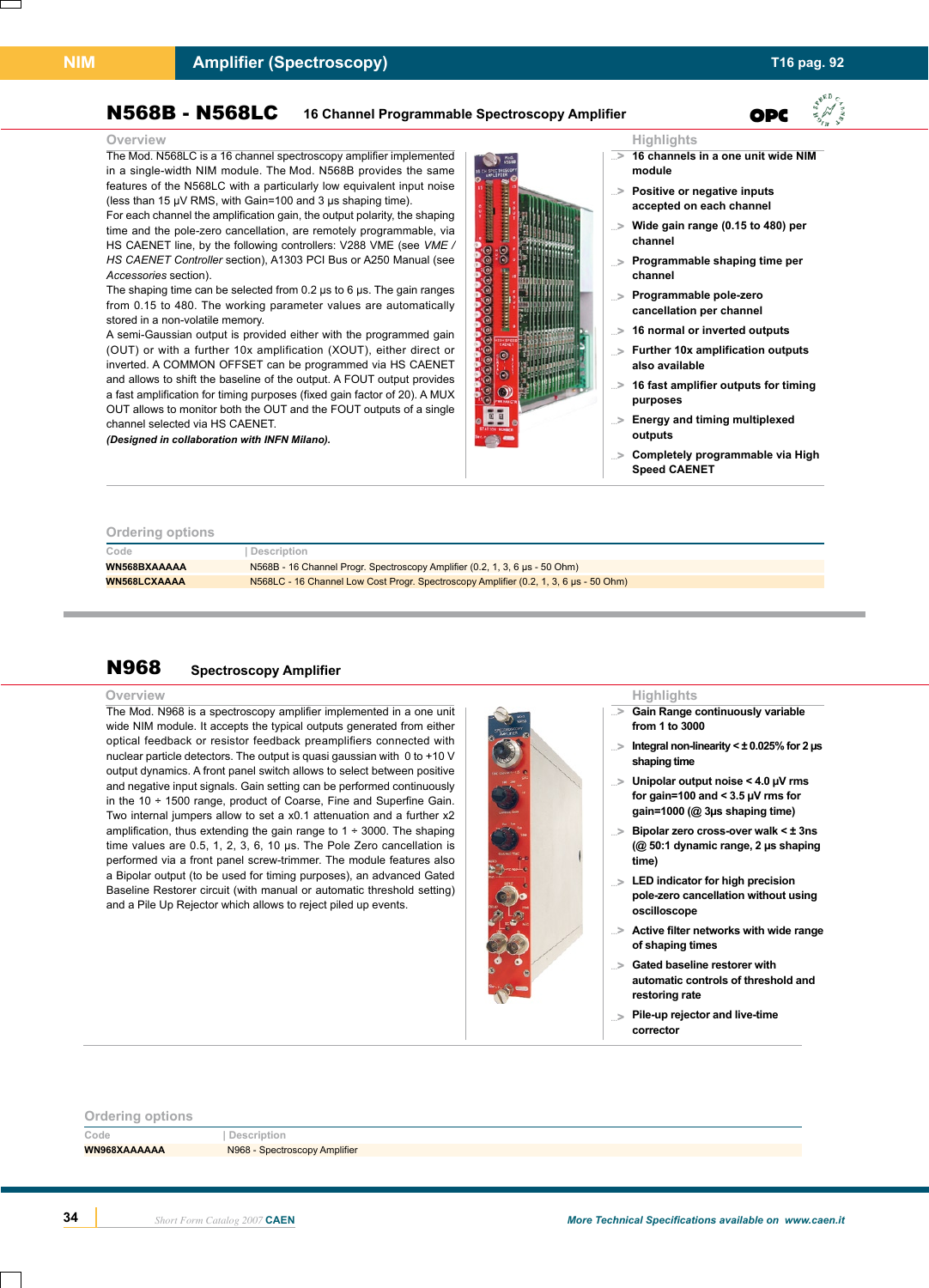NEW

# N1568B **16 Channel Programmable Spectroscopy Amplifier & Pulse Shape Discriminator**

The Mod. N1568B is a 16 channel Pulse Shape Amplifier and Dual 16 Channel Constant Fraction Discriminator (30% and 80% constant fraction) implemented in a single-width NIM module. Each channel is composed by two sections: Energy section (A) and Timing section (B). The input signal is sent to both sections simultaneously. Section A processes the input signal with a differential circuit, followed by the gain stages (coarse: 2 bit; fine: 8 bit), by the shaping circuit and finally by a stretcher with programmable threshold (10 mV minimum).

Section B processes the signal with a low noise differential stage (500 ns) followed by a 2 bit programmable linear gain stage; the signal is then fed to two low walk and high resolution Constant Fraction Discriminator sections (30% and 80% constant fraction respectively). The discriminators share a 8 bit common threshold; the discriminators delay is adjustable via PCB jumpers (5 steps from 15 to 150 ns).

The RS485 interface allows to handle most functional parameters such as Shaping Time, Coarse and Fine Gain, Input Polarity, CFD and Stretcher Thresholds, Pole Zero Adjustment etc.



- **16 channels in a one unit wide NIM ...**> **module**
- **Positive or negative inputs accepted ...**> **on each channel**
- **±4 V input dynamics ...**>
- **Completely programmable via RS485 interface ...**>
- **Programmable (2 bit) shaping time per channel ...**>
- **2bit coarse gain and 8 bit fine gain for energy amplifier ..**>
- **2bit coarse gain for timing amplifier ..**>
- **8 bit pole zero adjustment ...**>
- **Programmable stretcher threshold ...**>
- **16 channel stretched energy output ...**>
- **Dual 16 channel CFD (30% and 80% ...**> **constant fraction)**
- **16 channel 30% CFD multiplexed output ...**>
- **Energy multiplexed output ...**>
- **OR and Sum output ...**>

### **Ordering options**

**Code | Description**

**WN1568XAAAAA** N1568B - 16Ch Programmable Pulse Shape Amplifier & Dual 16Ch CFD (30%; 80%) **NEW** NEW

# N858 **Dual Attenuator**

**Overview Highlights**

The Mod. N858 is a double attenuator housed in a one a one unit wide NIM module. The module does not require any power supply since it is made up of resistive cells. Attenuation ranges from 0 to 44.5 dB for each section (0.5 dB steps).

Each section is provided with two LEMO 00 connectors, one for the input (50 Ohm impedance) and one for the output, and seven toggle switches for attenuation setting.



# **Ordering options Code | Description WN858XAAAAAA** N858 - Dual Attenuator (0 to 44.5 dB) **NEW**

# NEW

- **Attenuation adjustable from 0 to 44.5 dB ...**>
- **Input bandwidth larger than 300 MHz ...**>
- **100 mW maximum input power ...**>
- **No power supply required ...**>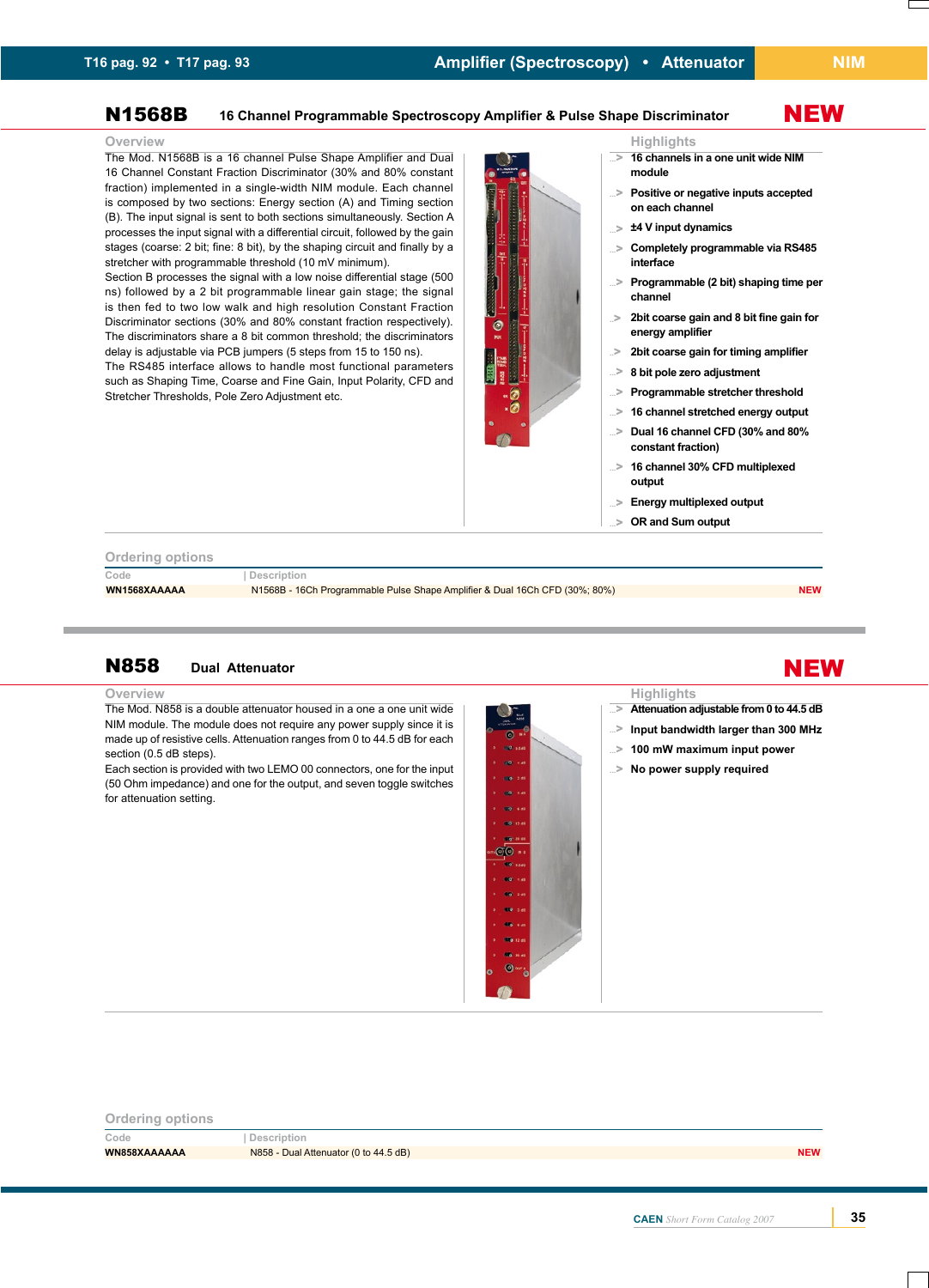### **Coincidence/Logic/Trigger Unit T19 pag. 93**

# N113 **Dual OR 12 In - 2 Out**

The Mod. N113 is a one unit wide NIM Module, with two 12 input - 2 output OR sections.

Via 4 internal jumpers the module can be converted to a single 24 OR inputs with separate or common gate control.

All input/output signals are std. NIM.

The outputs can be "gated" via two front panel GATE inputs with relevant switches.

### **Overview Highlights**

 $\bullet$  $\bullet$ 。。。<br>。。。。  $\cdot$   $\bullet$   $\cdot$   $\bullet$  $\bullet$  $\bullet$  $\bullet$   $\bullet$  $\bullet$  $\ddot{p}$  :  $\odot$  $\overline{\bullet}$  $\bullet$  $. ⑤$ ۰ō  $: \bullet$  $\cdot$  $: ⑤.$  $\ddot{\bullet}$  $\bullet$ ۰ō  $\ddot{\bullet}$  $③$  or  $③$ **卷: 0** 

- **2 independent OR sections, 12 ...**> **inputs each**
- **1 GATE signal per section ...**>
- **Cascadeable sections ...**>
- **Less than 10 ns input/output delay ...**>

| <b>Ordering options</b> |  |  |
|-------------------------|--|--|
|                         |  |  |
|                         |  |  |

**Code | Description**

**WN113XAAAAAA** N113 - Dual OR 12 In-2 Out

### N405 **Triple 4-Fold Logic Unit/Majority with VETO**

### **Overview Highlights**

The Mod. N405 is a one unit wide NIM module housing three independent sections that can be used either as logic unit or majority. The two modes are selectable via internal DIP switches. Each section accepts 4 input signals, a VETO input and provides 4 outputs (2 normal and 1 complementary, shaped, plus 1 linear). The linear output provides a signal whose width is equal to the time during which the input signals satisfy the conditions programmed via the front panel lever switches. The shaped output widths can be set via front panel trimmers in the range 6 ns to 800 ns.

### LOGIC UNIT MODE

The input signals can be disabled by means of a front panel lever switch. Each section can be programmed to perform either the AND or the OR functions via front panel switches. When only one input signal is enabled the section acts as a logic FAN-OUT independently from the selected mode.

### MAJORITY MODE

The front panel enable/disable lever switches are used to set the majority level. The AND/OR lever switch must be set in the AND position.



# **Ordering options Code | Description WN405XAAAAAA** N405 - Triple 4-Fold Logic Unit/Majority with Veto

**Three independent sections with 4 DC** 

**coupled NIM inputs each AND, OR, MAJORITY function ...**> **selectable for each section NIM outputs with Fan Out of two ...**> **One VETO input per section ...**> **Front panel trimmer for output ...**> **width adjustment on each section**

**...**>

**One auxiliary NIM output per ..**>

**coincidence duration**

**section whose width is equal to the** 

**One negated NIM output per section ..**>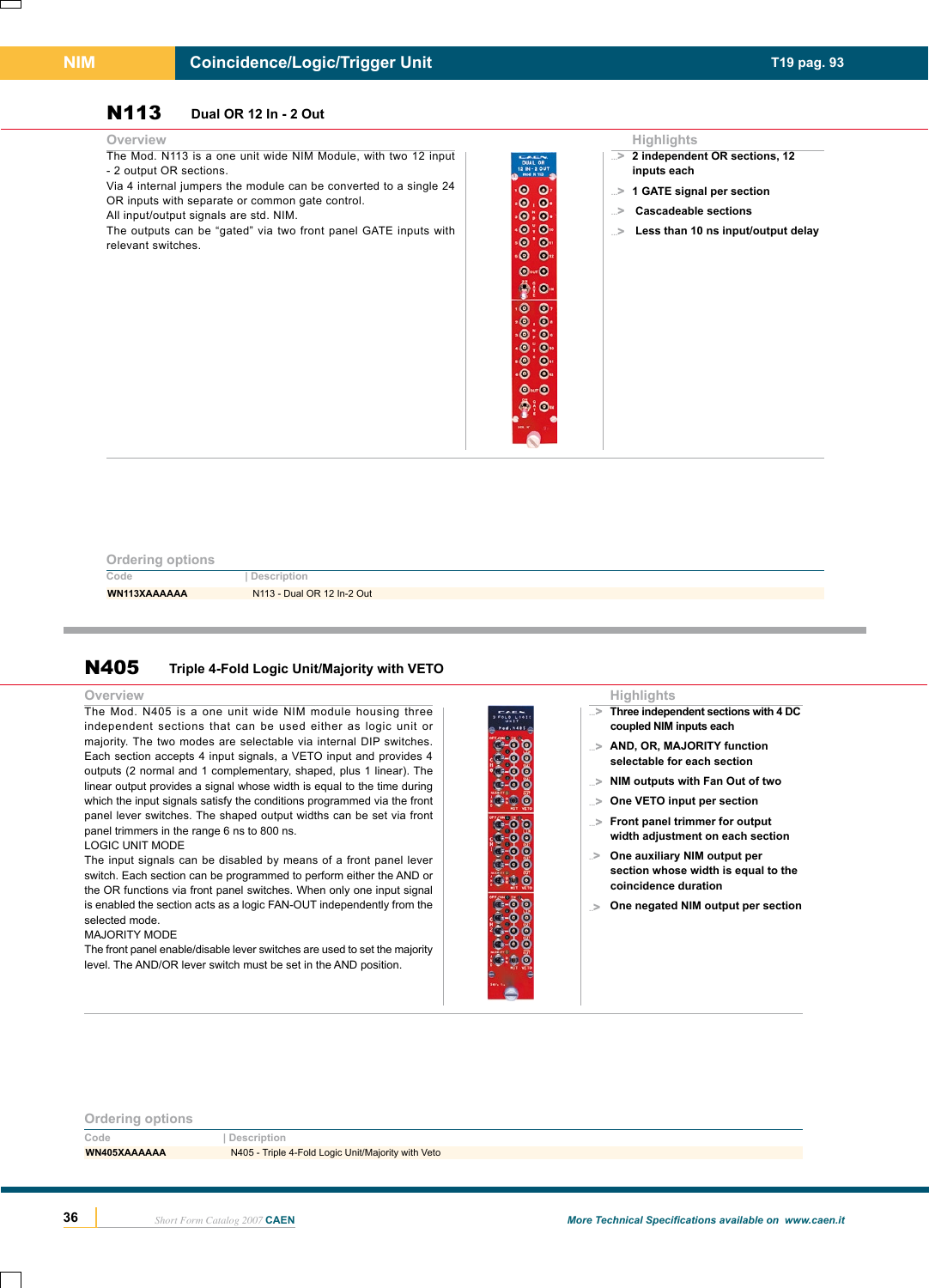### N455 **Quad Coincidence Logic Unit**

### **Overview Highlights**

The Mod. N455 houses, in a single width NIM module, 4 independent sections performing the logic function, AND or OR, selected via the relevant front panel switch. Each section has 3 normal and 1 complementary NIM shaped outputs whose width can be set via front panel trimmer and a supplementary overlap output (OVP OUT) whose width is equal to the time interval during which the desired function is satisfied. The OVP OUT allows to obtain an output signal with the minimum input/output delay. A common veto input signal is available to disable all the output signals.

*(ISN-GRENOBLE design)*



- **4 identical independent sections ...**>
- **Two inputs per section ...**>
- **130 MHz Max input frequency ...**>
- **6 ns double pulse resolution ...**>
- **10 ns I/O delay ...**>
- **Switch selectable AND/OR logical function ...**>
- **Adjustable output FWHM (4 to 650 ns) ...**>
- **Overlap output ...**>
- **Common Veto ...**>

### **Ordering options**

**Code | Description**

**WN455XAAAAAA** N455 - Quad Coincidence Logic Unit

### N840 - N841 **8 / 16 Channel Leading Edge Discriminators**

The Mod. N840 is an 8 Channel Leading Edge Discriminator housed in one unit wide NIM module. The module accepts 8 negative inputs and produces 2x8 NIM outputs (NIM outputs are provided with a fan-out of two) + 8/NIM outputs (negated) on 24 front panel LEMO 00 connectors.

The Mod. N841 is the 16 channel version of the module, featuring all the characteristics of the N840.

The pulse forming stage of the discriminator produces an output pulse whose width is adjustable in a range from 5 ns to 40 ns. Each channel can work both in Updating and Non-Updating mode according to on-board jumpers position. The discriminator thresholds are individually settable in a range from -1 mV to -255 mV (1 mV step), via an 8-bit DAC. The minimum detectable signal is -5 mV. The back panel houses VETO and TEST inputs, the OR output and the Current Sum output, which generates a current proportional to the input multiplicity, i. e. to the number of channels over threshold, at a rate of -1.0 mA per hit (-50 mV per hit into a 50 Ohm load) ±20%. Settings can be performed via front panel switches and



- **Individually programmable thresholds ...**>
- **Selectable Updating/Non Updating mode ...**>
- **Programmable output width ...**>
- **TEST and VETO inputs ...**>
- **OR and Current sum outputs ...**>
- **4 digit led display ...**>

### **Ordering options**

viewed via the Led display.

| Code         | Description                                                  |
|--------------|--------------------------------------------------------------|
| WN840XAAAAAA | N840 - 8 Channel Leading Edge Discriminator 50 Ohm Negative  |
| WN841XAAAAAA | N841 - 16 Channel Leading Edge Discriminator 50 Ohm Negative |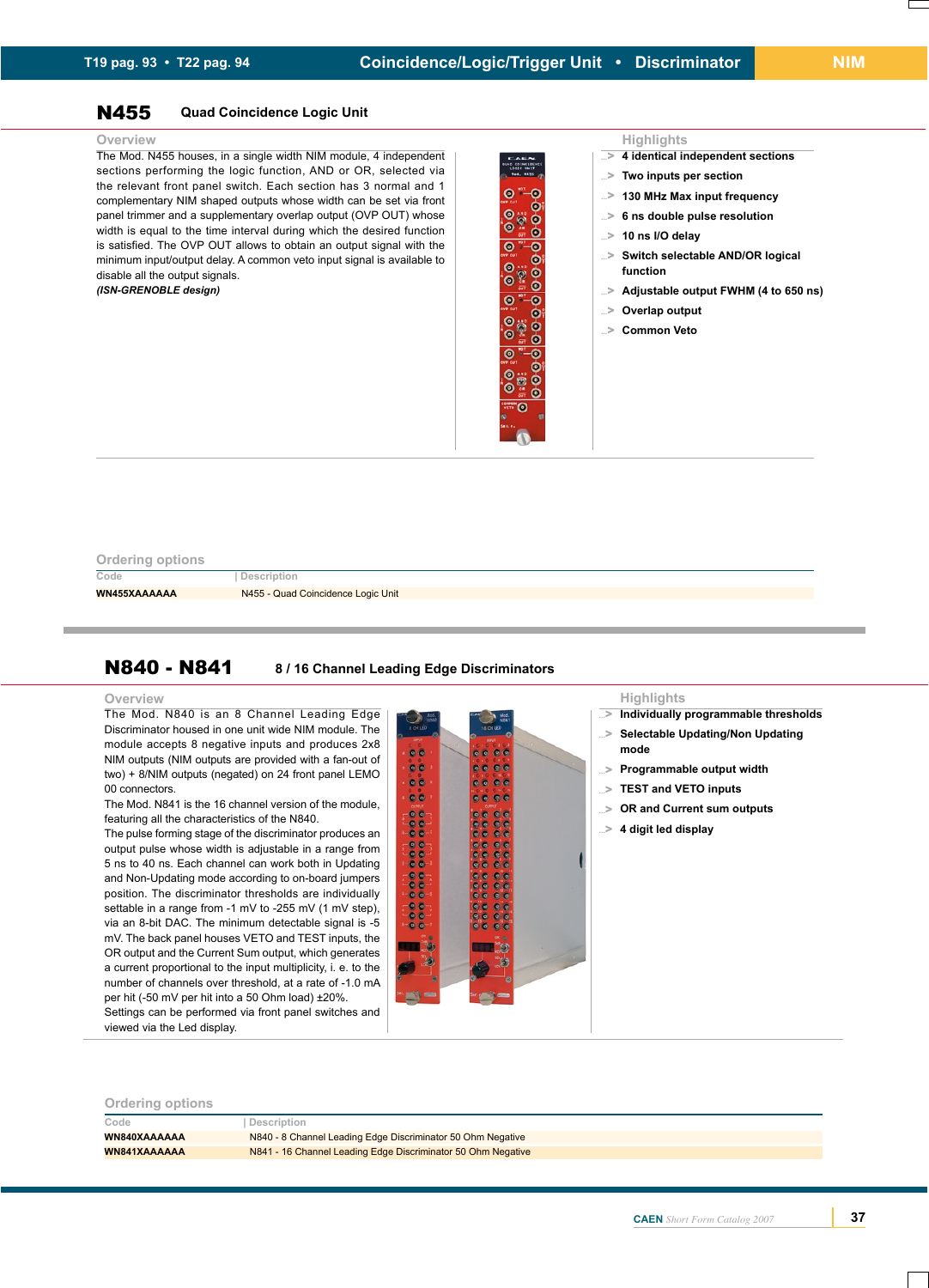### **Discriminator T22 pag. 94**

### N842 - N843 **8 / 16 Channel Constant Fraction Discriminators**

The Mod. N842 is an 8 Channel Constant Fraction Discriminator housed in a one unit wide NIM module. The module accepts 8 negative inputs and produces 2x8 NIM outputs (NIM outputs are provided with a fan-out of two) + 8/ NIM outputs (negated) on 24 front panel LEMO 00 connectors. The Mod. N843 is the 16 channel version of the module, featuring all the characteristics of the N842.

The constant fraction delay is defined by a delay line network of 20 ns with 5 taps. The timing stage of the discriminator produces an output pulse whose width is adjustable in a range from 16.5 ns to 273 ns. Moreover, in order to protect against multiple pulsing, it is possible to program a dead time during which the discriminator is inhibited from retriggering. The maximum time walk is ±400 ps (for input signals in the range from -50 mV to -5 V with 25 ns rise time). The constant fraction is 20%. The individual discriminating thresholds are settable in a range from -1 mV to -255 mV (1 mV step) via an 8-bit DAC. The module can operate also with small (below 10 mV) input signals, though in this case the Constant Fraction operation is not performed, i.e. the time walk is higher. The channels' threshold, output width and dead time can be programmed via two switches and one rotary handle placed on the front panel. The back panel houses VETO and TEST inputs, the OR output and the Current Sum output, which generates a current proportional to the input multiplicity, i. e. to the number of channels over threshold, at a rate of -1.0 mA per hit (-50 mV per hit into a 50 Ohm load) ±20%.



- **Individually programmable thresholds ...**>
- **Programmable output width ...**>
- **Programmable dead time ...**>
- **TEST and VETO inputs ...**>
- **OR and Current sum outputs ...**>
- **4 digit Led display ...**>

Settings can be performed via front panel switches and viewed via the Led display.

| Ordering options |                                                                              |
|------------------|------------------------------------------------------------------------------|
| Code             | Description                                                                  |
| WN842XAAAAAA     | N842 - 8 Channel Constant Frac. Discriminator (Delay 20 ns; $F = 20\%$ )     |
| WN843XAAAAAA     | $N843 - 16$ Channel Constant Frac. Discriminator (Delay 20 ns; $F = 20\%)$ ) |

### N844 - N845 **8 / 16 Channel Low Threshold Discriminators**

The Mod. N844 is an 8 Channel Low Threshold (leading edge type) Discriminator housed in a one unit wide NIM module. The module accepts 8 inputs and produces 2x8 NIM outputs (NIM outputs are provided with a fan-out of two) + 8/NIM outputs (negated) on 24 front panel LEMO 00 connectors.

The Mod. N845 is the 16 channel version of the module, featuring all the characteristics of the N844.

The pulse forming stage of the discriminator produces an output pulse whose width is adjustable in a range from 6 to 95 ns. The channels work in updating mode. The discriminator thresholds are individually settable in a range from -1 mV to - 255 mV (1 mV step), via an 8-bit DAC. The minimum detectable signal is -3 mV. A positive input version (Model N844P), with the thresholds settable in the 1 mV to 255 mV range, is also available. The back panel houses VETO and TEST inputs, the logical OR output (the relevant OR LED lights up if at least one channel is over threshold) and the Current Sum output, which generates a current proportional to the input multiplicity, i. e. to the number of channels over threshold, at a rate of -1.0 mA per hit (-50 mV per hit into a 50 Ohm load) ±20%.



**Overview Highlights**

- **Individually programmable ...**> **thresholds**
- **Programmable output width ...**>
- **TEST and VETO inputs ...**>
- **OR and Current Sum outputs ...**>
- **4-digit Led display ...**>
- **High sensitivity on small signals ...**>

| Settings can be performed via front panel switches and viewed |
|---------------------------------------------------------------|
| via the Led display.                                          |

| <b>Ordering options</b> |                                                                      |
|-------------------------|----------------------------------------------------------------------|
| Code                    | Description                                                          |
| WN844XAAAAAA            | N844 - 8 Channel Low Threshold Discriminator 50 Ohm Negative Inputs  |
| WN844PXAAAAA            | N844P - 8 Channel Low Threshold Discriminator 50 Ohm Positive Inputs |
| WN845XAAAAAA            | N845 - 16 Channel Low Threshold Discriminator 50 Ohm Negative Inputs |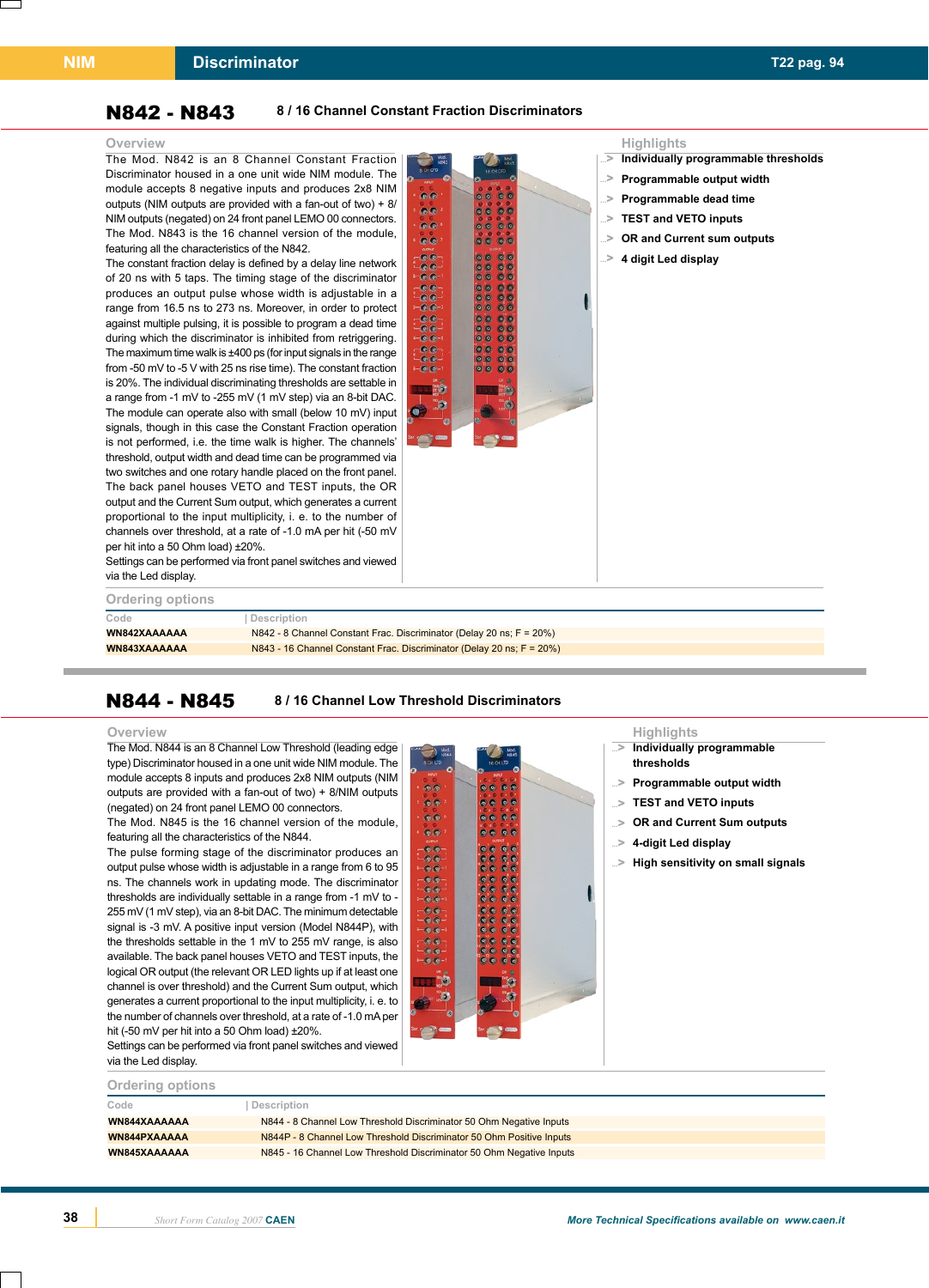# N454 **4 - 8 Logic Fan In-Fan Out**

The Mod. N454 is a single width NIM unit housing 4 independent Fan In-Fan Out sections. Each section accepts 4 input NIM signals and performs on these the logic OR function. The result of the function is available as 4 normal and 2 complementary NIM signals on 6 front panel connectors.

The unit can be programmed, via a front panel switch, to work as 4 OR sections (4 inputs/4 outputs) or 2 OR sections (8 inputs / 8 outputs). *(ISN-GRENOBLE design)*

### ö ۵  $\bullet$  $\bullet$ ၜႜၟၜ<br>ၜၟႜႜႜၜ <u>) စီစီ</u> <u>ಿಂಕಿನ</u><br>೧೯೯೯<br>೧೯೯೯ ၟၜ<br>ၟၜၜၟ **969** ) စီစီ<br>-<br>- $\overline{\bullet}$  $\ddot{\bullet}$  $\bullet$  $\ddot{\mathbf{e}}$  $\bullet$ ø Ġ ď ¢  $\bullet$  $\bullet$ ٠ Ċ

### **Overview Highlights**

- **4 independent sections with 4 ...**> **inputs each**
- **OR output with fan out of four per ...**> **section**
- **Possibility of cascading channels ...**> **to form a dual 8-fold Fan In-Fan Out**
- **Input/output delay less than 7 ns ...**>
- **100 MHz max. input frequency ...**>

### **Ordering options**

**Code | Description**

**WN454XAAAAAA** N454 - 4-8 Logic Fan In-Fan Out

### N625 **Quad Linear Fan In-Fan Out**

The Mod. N625 is a 1-unit NIM module which houses four 4 Input  $+$ 4 Output Fan In-Fan Out sections and a Single Channel Discriminator. Each Fan In-Fan Out section produces on all its output connectors, the sum of the signals fed to the inputs, eventually inverted. Fan In-Fan Out inputs are bipolar, while the output can be either inverting or non inverting (jumper selectable independently for each section). Both input and output signals are DC coupled. Maximum input amplitude is ±1.6 V. Moreover each Fan In-Fan Out section features a screwdriver trimmer which allows the DC offset adjustment. The discriminator channel has one DC coupled input (polarity is jumper selectable), the threshold is screwdriver adjustable and monitorable via test point; the output is NIM standard, its width is screwdriver adjustable as well. Front panel LEDs allow to monitor all the mode, gain and polarity adjustments performed via internal jumpers.



### **Overview Highlights**

- **Four independent sections ...**>
- **Bipolar inputs ...**>
- **Four 4 Input + 4 Output Fan In-Fan Out sections ...**>
- **1 Channel Discriminator featured ...**>
- **Inverting or non-inverting mode ...**> **independently selectable on each section**
- **100 MHz bandwidth ...**>

### **Ordering options**

**Code | Description**

**WN625XAAAAAA** N625 - Quad Linear Fan In-Fan Out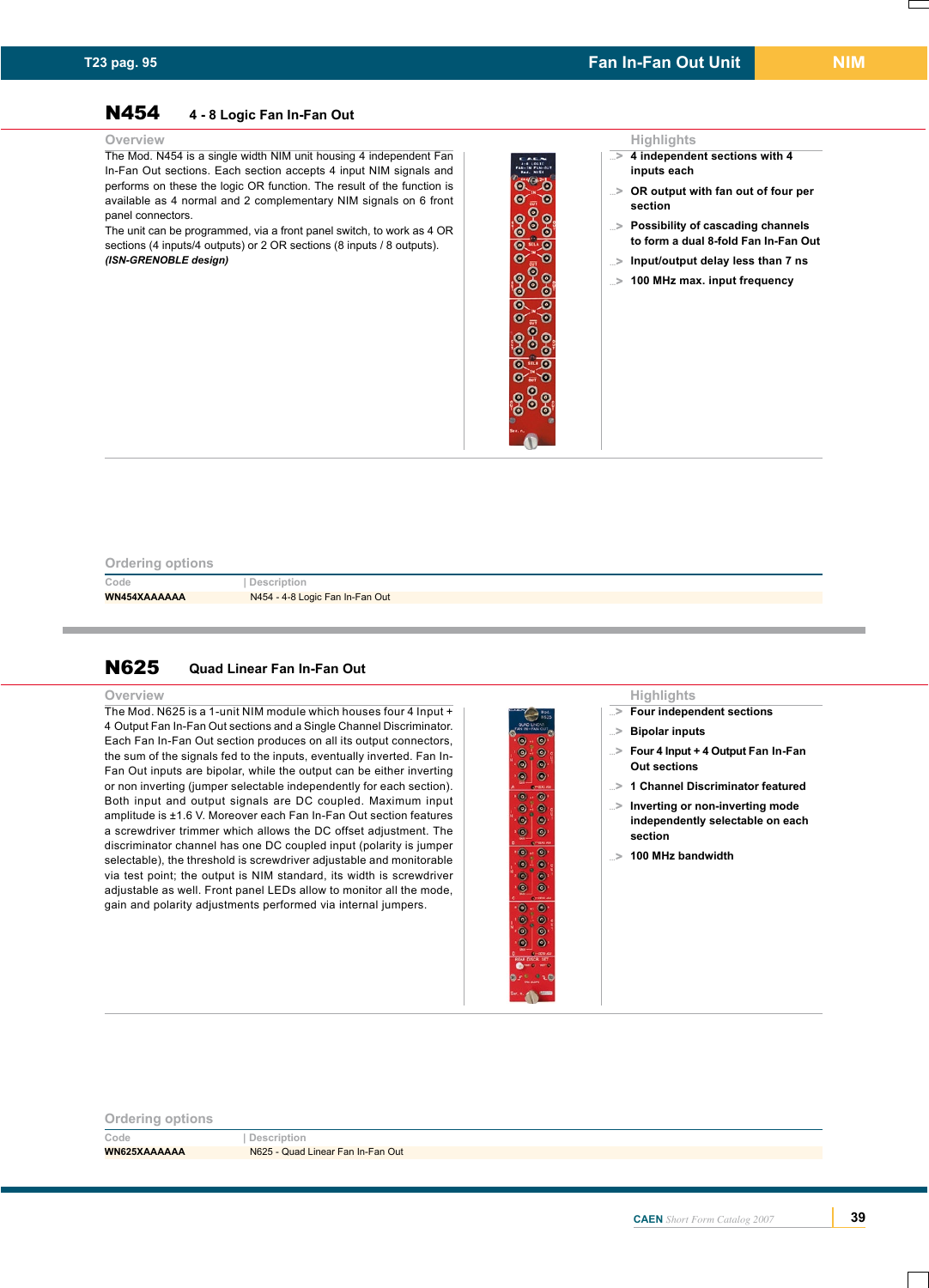### **Scaler • Timing Unit T29 pag. 96 • T32 pag. 97**

### N1145 **Quad Scaler and Preset Counter / Timer**

The Mod. N1145 is a double unit NIM module that includes four independent 8-digit up-counters, plus a fifth 7-digit downcounter that can be used either as a preset counter or timer. The counters can have different operating modes and can be variously interconnected, thereby making the module a flexible and powerful tool for several applications involving time, frequency and ratio measurements. All counters can accept either TTL or NIM inputs. All control and output signals are standard NIM. The maximum input frequency is 250 MHz and the minimum pulse width is 2 ns for the upcounters, and respectively 80 MHz and 3 ns for the down-counter. All input and output connectors as well as all the control switches are located on the front panel. All input and output connectors are LEMO 00 type.



- **Four 8-digit up-counters with 250 MHz ...**> **max counting rate**
- **One 7-digit down-counter with 80 MHz ...**> **max counting rate**
- **NIM and TTL inputs ...**>
- ...> One LED display per section
- **Up to three sections can be cascaded ...**> **for 24-digit counting**
- **Frequency and frequencies ratio measurements ...**>
- **Individual GATE and RESET per counter ...**>
- **Manual or pulse triggered RESET ...**>

**Manual or pulse triggered START** 

**Monostable (retriggerable) or** 

**NIM and ECL output pulses from** 

**Manual or pulse triggered RESET ...**> **(NIM and ECL) END-MARKER** 

**(NIM or ECL input)**

**bistable operation**

**50 ns to 10 s**

**...**>

**...**>

**...**>

**...**>

**output pulse VETO input ...**>

### **Ordering options**

**Code | Description**

WN1145XAAAAA **N1145 - Quad Scaler and Preset Counter-Timer** 

### N93B **Dual Timer**

### **Overview Highlights**

The Mod. N93 B is a one unit NIM module housing two identical triggered pulse generators.

The module produces NIM and ECL pulses whose width ranges from 50 ns to 10 s when triggered. Output pulses are provided normal and complementary.

Timers can be re-triggered with the pulse end marker signal.

The coarse adjustment of the output width is provided via a 10-position rotary switch, the fine adjustment can be performed via a rotary handle.

The trigger START can be provided either via an external signal or manually via a front panel switch.

# $\bullet$  $0.6$  $0:0$  $0+0$

# **Code | Description Ordering options WN93BXAAAAAA** N93B - Dual Timer (from CERN type 2255)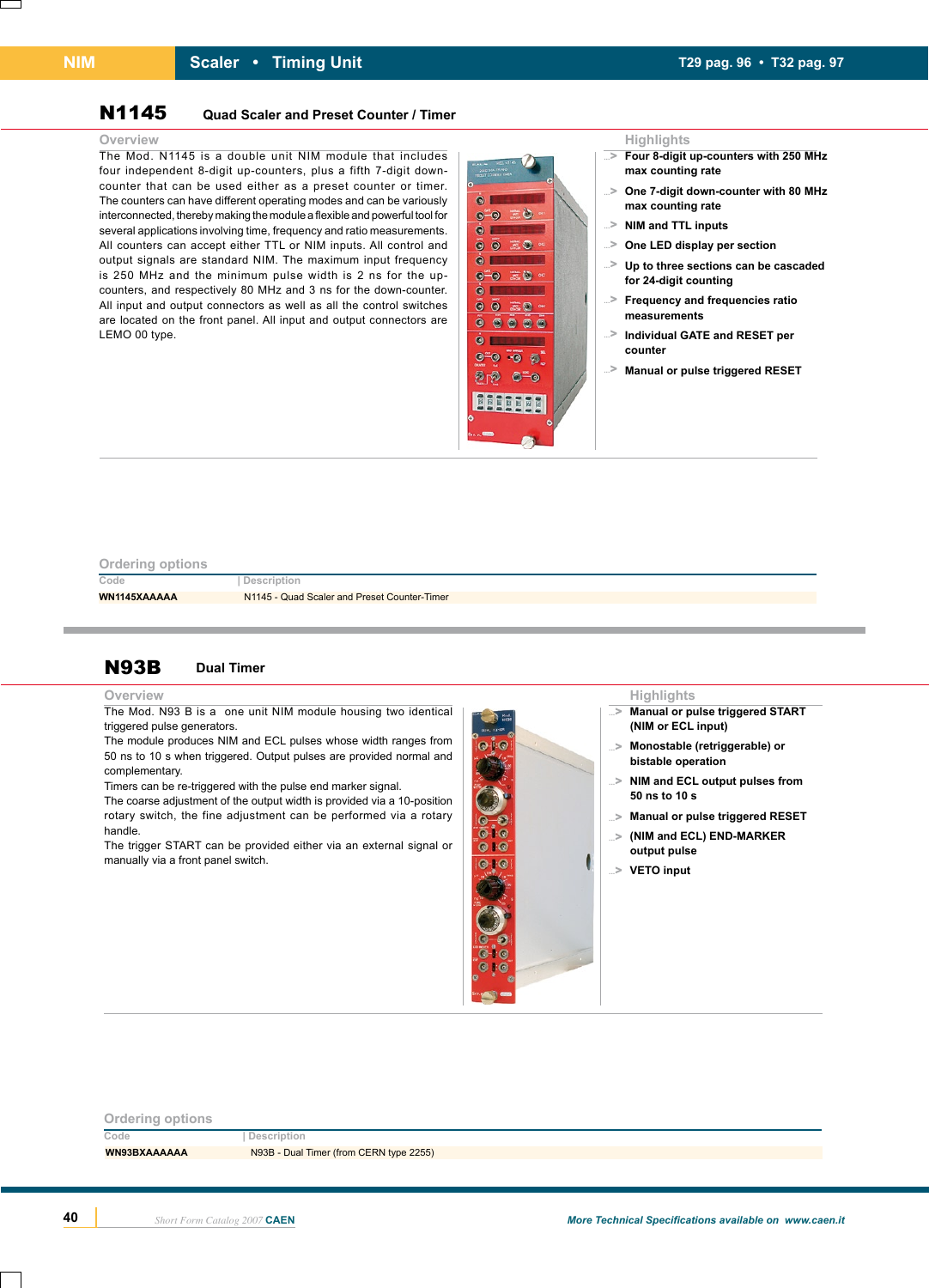# N108A **Dual Delay**

The Mod. N108A is a dual delay unit housed in a one unit wide NIM module. Delay ranges from 0 to 63.5 ns (+ 1.6 ns offset) per section. The delay can be set in 0.5 ns steps. The delay lines are made up of calibrated coaxial cable stubs for high accuracy delay and do not require power supply.



- **Delay from 0 to 63.5 ns (+ 1.6 ns ...**> **offset) per section**
- **No power supply required ...**>
- **0.5 ns step ...**>
- **±100 ps accuracy on 0.5 to 8 ns ...**> **delay lines, ±200 ps on higher lines**
- **VSWR < 1.15 ...**>

### **Ordering options**

**Code | Description**

**WN108AXAAAAA** N108A - Dual Delay Unit (1.6 to 65.1 ns)

### N89 **NIM - TTL - NIM Adapter**

**Overview**

The Mod. N89 is a one unit wide NIM module housing two sections of 4 NIM to TTL converters and two sections of 4 TTL to NIM converters. All inputs are DC coupled.

On each section, a front panel switch allows logic inversion of the output signals.

The unit is capable of driving remote 50 Ohm loads with minimum signal degradation. Fast rise and fall times (2 ns) ensure reliable performance at minimum pulse width (10 ns) and maximum frequency (60 MHz).

 $\overline{\bullet}$   $\overline{\bullet}$  $\frac{8}{10}$  $\frac{1}{\sqrt{2}}$  $0.0$  $O<sub>10</sub>$  $\bullet$   $\bullet$  $\bullet$   $\bullet$  $0.0$  $0.0$  $\overline{\bullet}$  $\bullet$  $0.0$  $O<sub>0</sub>$   $O<sub>0</sub>$  $\bullet$  $\epsilon$ 

### **Highlights**

- **8 NIM-TTL, 8 TTL-NIM translator ...**> **channels**
- **Less than 10 ns Input/Output delay ...**>
- **60 MHz max operating frequency ...**>
- **No duty-cycle limitations ...**>

**Ordering options Code | Description** WN89XXAAAAAA<br>N89 - NIM-TTL-NIM Adapter